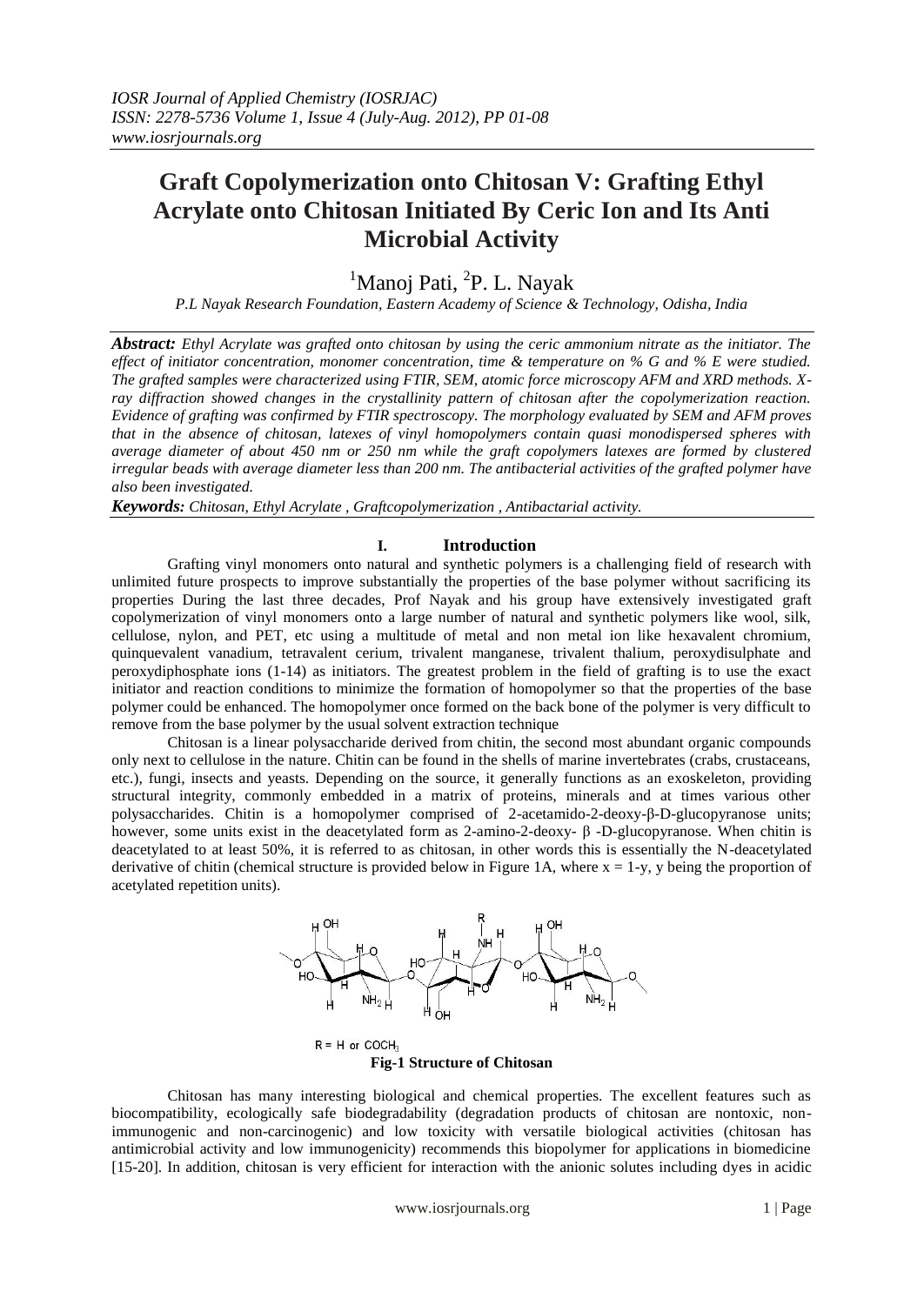solutions due to the reactive groups, such as –OH and –NH2. This property has been widely used for the removal of the water-soluble dyes, as an alternative to the conventional sorbents and flocculants [21, 22]. However, due to inter- and intra- molecular H-bonding, chitosan is only soluble in few dilute acid solutions (depending on the molecular weight), which limits its applications. As a result, many attempts have been made in chemical modification of chitosan, aiming at improving its water solubility. Among these an ideal way is the graft modification of chitosan [23-25]. The main advantage in the grafting efforts is the high degree of functionality of chitosan - the molecule backbone contains two hydroxyl groups and one primary amine group per repeat unit. The active primary amino groups on the molecule being reactive provide sites for the attachment of different side groups employing mild reaction conditions. In this way versatile materials based on chitosan with specific functionality can be obtained.

The antimicrobial property of chitosan and its derivatives, with conflicting results, has received considerable attention in recent years due to imminent problems associated with synthetic chemical agents. Such an application stems from the cationic charge of chitosan molecule to give rise to aggressive binding onto the microbial cell surface, leading to gradual shrinkage of cell membrane and finally death of the cell. Several possible explanations have been proposed for antimicrobial activity [26].It has been reported that quaternary ammonium salt of chitosan exhibits good antibacterial activities, for example, diethylmethylchitosan chloride showed higher antibacterial activity than chitosan. Novel N, O-acyl chitosan derivatives were more active against the gray mould fungus Botrytis cinerea and the rice leaf blast fungus Pyricularia oryzae; hydroxypropyl chitosan grafted with maleic acid sodium killed over 99% of Staphylococcus aureus and E. coli within 30 min of contact at a concentration of 100 ng/ml; hydroxypropyl chitosan was a potent inhibitor of Azatobacter mali, Clostridium diplodiella, Fusarium oxysporum and Pyricularia piricola [27].

In the present research program, we wish to report the graft copolymerization of ethyl acrylate onto chitosan using ceric ammonium nitrate as the initiator. The graft co- polymrization was studied by varying the initiator, time, temperature and concentration of monomer. The grafted polymers were characterized by SEM, XRD, AFM and FTIR studies. The antibacterial and antifungal activity of the grafted samples have been reported.

# **II. Experimental**

#### **Materials**

Chitosan (CS) (Degree of Deacetylation = 95% determined by 1H-NMR and Molecular Weight 13.45  $\times$  104 Da) was purchased from India Sea Foods, Kerela, India. Acetic acid, Ethyl Acrylate and other chemicals were used as analytical grade and purchased from Sigma Aldrich Company.

#### **Graft Copolymerization**

A chitosan aqueous solution of 2 wt % was prepared by dissolving 20 g of chitosan powder in 1000 mL of acetic acid solution (1%, v/v). After chitosan was dissolved, the solutions were filtered with cheesecloth by vacuum aspiration to remove foam and any undissolved impurities. The ceric ammonium nitrate in 0.5 M nitric acid solution was then loaded into the reactor under continuous stirring. Then a known weight of ethyl acrylate was also injected into the reactor. The reaction was assumed to have started at the moment the monomer was injected. The grafting reaction was carried out under nitrogen atmosphere in a 500 mL, four-necked flask equipped with a reflux condenser, a stirrer, dropping funnel, and a gas inlet system immersed in a constant temperature water bath. In a typical reaction, Chitosan (0.006–0.025 mol; 1–4 g) was dispersed in a definite volume of water with constant stirring and bubbling of a slow stream of nitrogen for 30 min at the desired temperature (20–40°C). After 30 min, a freshly prepared 10 mL solution of CAN (0.02–0.06 mol, 0.11–0.33 g) in nitric acid (0.1–0.4N) was added and stirred for 10 min. Nitrogen gas was continuously passed through the reaction mixture and ethyl acrylate (0.091–0.152 mol, 6–10 mL) was added. In all the reactions, total volume of the reaction was kept constant. The grafting reaction was carried out for varying time intervals (1–4 h). The zero time of the reaction was at the time of monomer addition. After completion of the reaction, the reaction mixture was immediately poured into methanol in the ratio of 1 : 5 of material to liquor for precipitation. The precipitated product was recovered by centrifugation and washed with pure methanol  $(2\times50 \text{ mL})$ . The crude copolymer thus obtained was dried till constant weight under vacuum (7.6 mm Hg) for 24 h at  $40^{\circ}$ C. The dried product was extracted with dimethylformamide for 48 h and washed with methanol to remove the homopolymer (polyethyl acrylate ). The grafted Chitosan (Chitosan-g-ethyl acrylate) was dried to a constant weight under vacuum (7.6 mm Hg) for 24 h at  $40^{\circ}$ C. The percentage grafting (%G) and percentage grafting efficiency (%GE) were determined from the increase in the weight of Chitosan after grafting in the following manner:

 $\%G = \frac{Weight of polymer \ grafted}{width \ gth} \times 100$ Initial graft of back bone  $%E =$ Weight of polymer grafted  $- \times 100$ 

Weight of polymer grafted + weight of homopolymer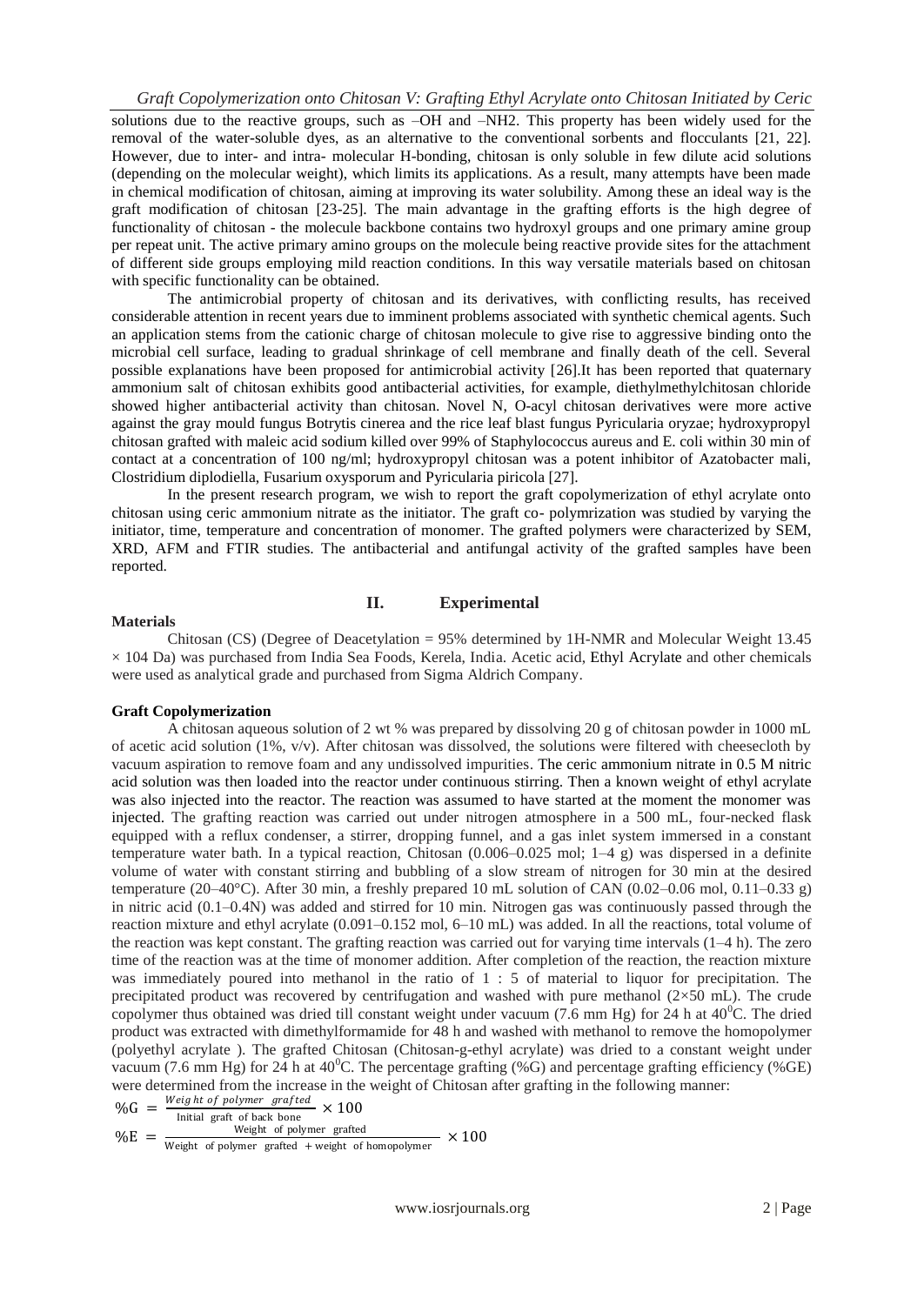# **FTIR**

The Fourier Transform Infrared Spectrum (FTIR) of grafted samples was measured in KBr pellets using a JASCO FTIR-5300 spectrophotometer in the range  $4000-650$  cm<sup>-1</sup>.

### **Scanning electron microscopy studies**

Scanning electron microscopy images at 500 magnifications were obtained for Chitosan and Chitosang-ethyl acrylate using Zeiss EVO 40 EP Scanning Electron Microscope (Cambridge, England). The sample was laid on the aluminum stub using double-sided conducting adhesive tape and was sputter coated with gold.

### **Atomic Force Microscopy (AFM)**

An Atomic Force Microscopy (AFM) with a MultiView 4000 Nanonics System, working in noncontact mode. For the SEM investigation the samples were sputtered with a thin layer of gold prior to imaging.

# **XRD**

The X- ray diffraction studies were performed using a Philips-Holland diffractometer (model PW 1729) with copper as target material in an X- ray tube under the operational conditions 30KV, 40 mA and wavelength between 1.54060 and 1.54438 a. The samples were scanned between 3oand 100.

# **Antimicrobial Susceptibility Test**

The disc diffusion method was used to screen the antimicrobial activity. *In vitro* antimicrobial activity was screened by using Mueller Hinton Agar (MHA) obtained from Himedia (Mumbai). The MHA plates were pre- pared by pouring 15 ml of molten media into sterile Petri plates. The plates were allowed to solidify for 5 min and 0.1% inoculum (0.5 McFarland standard) suspension was swabbed uniformly and the inoculum was allowed to dry for 5 min. 50 μl concentration of test sample was loaded on 0.5 cm sterile disc. The loaded disc was placed on the surface of medium and the compound was allowed to diffuse for 5 min and the plates were kept for incubation at 37°C for 24 h. At the end of incubation, inhibition zones formed around the disc were measured with trans-parent ruler in millimeter. For each bacterial strain, negative controls were maintained where pure solvents were used instead of the extract. The control zones were subtracted from the test zones and the resulting zone diameter and the result obtained was tabulated) and Ampicillin (10 mcg/disc) were used.

## **III. Result and Discussion**

CAN has been used extensively as the redox initiator for effecting grafting of a variety of vinyl monomers onto biopolymers. The formation of free radicals in Ce(IV)-treated biopolymers has been confirmed by electron spin resonance. The mechanism by which Ce(IV) interacts with biopolymer to form free radical involves the formation of a coordination complex between the Ce(IV) and the hydroxyl group of biopolymer. The Ce(IV)-biopolymer complex then disproportionate forming a free radical on the biopolymer chain and Ce(III).

Evidence for complex formation has been obtained by kinetic and spectrophotometric methods for the oxidation of various alcohols and substrates containing alcohol groups by Ce(IV) ions in perchloric and nitric acids. The postulated mechanism has been supported by the model compound studies of Ce(IV) oxidation of monohydric alcohols and 1,2-glycols and suggest that the  $C_2AC_3$  glycol and the  $C_6$  hydroxyl of an anhydro-Dglucose unit may be preferred sites for free-radical generation.

# **Determination of the optimum reaction conditions**

To optimize the conditions for grafting of ethyl acrylate onto Chitosan, the concentration of nitric acid, free-radical initiator, monomer, Chitosan, time, and temperature were varied.

| Production of free radical: Oxidation                |                 |                                                    |
|------------------------------------------------------|-----------------|----------------------------------------------------|
|                                                      |                 | (1)                                                |
| <b>Initiation</b>                                    |                 |                                                    |
| $CS'+M$                                              | $CSM^{\dagger}$ |                                                    |
| $Ce^{+4} + M$                                        | $\Box$ Complex  | $M + Ce^{+3} + H^+$                                |
| Propagation                                          |                 |                                                    |
| $CS M + M$                                           |                 | CSM <sup>1</sup>                                   |
| $CSM^1$ <sup>+</sup> + nM                            |                 | $CS(M)^{n+l^*}$                                    |
| $M^+ + nM$                                           |                 | $(M)$ n+1 <sup>*</sup>                             |
| Termination                                          |                 |                                                    |
| $CS (M)^{n+1}$ <sup>+</sup> + Ce                     |                 | $CS(M)^{n+1}$ + Ce <sup>+3</sup> (Graft Copolymer) |
| $(M)$ <sup>n+1</sup> <sup>+</sup> + Ce <sup>+4</sup> |                 | $(M)^{n+1}$ + Ce <sup>+3</sup> (Homopolymer)       |
| <b>Chain Transfer</b>                                |                 |                                                    |
| $CS (M)n + Ce^{+4}$                                  |                 | $CS (M)n + Ce^{+3} + H^+$                          |
|                                                      |                 |                                                    |

www.iosrjournals.org 3 | Page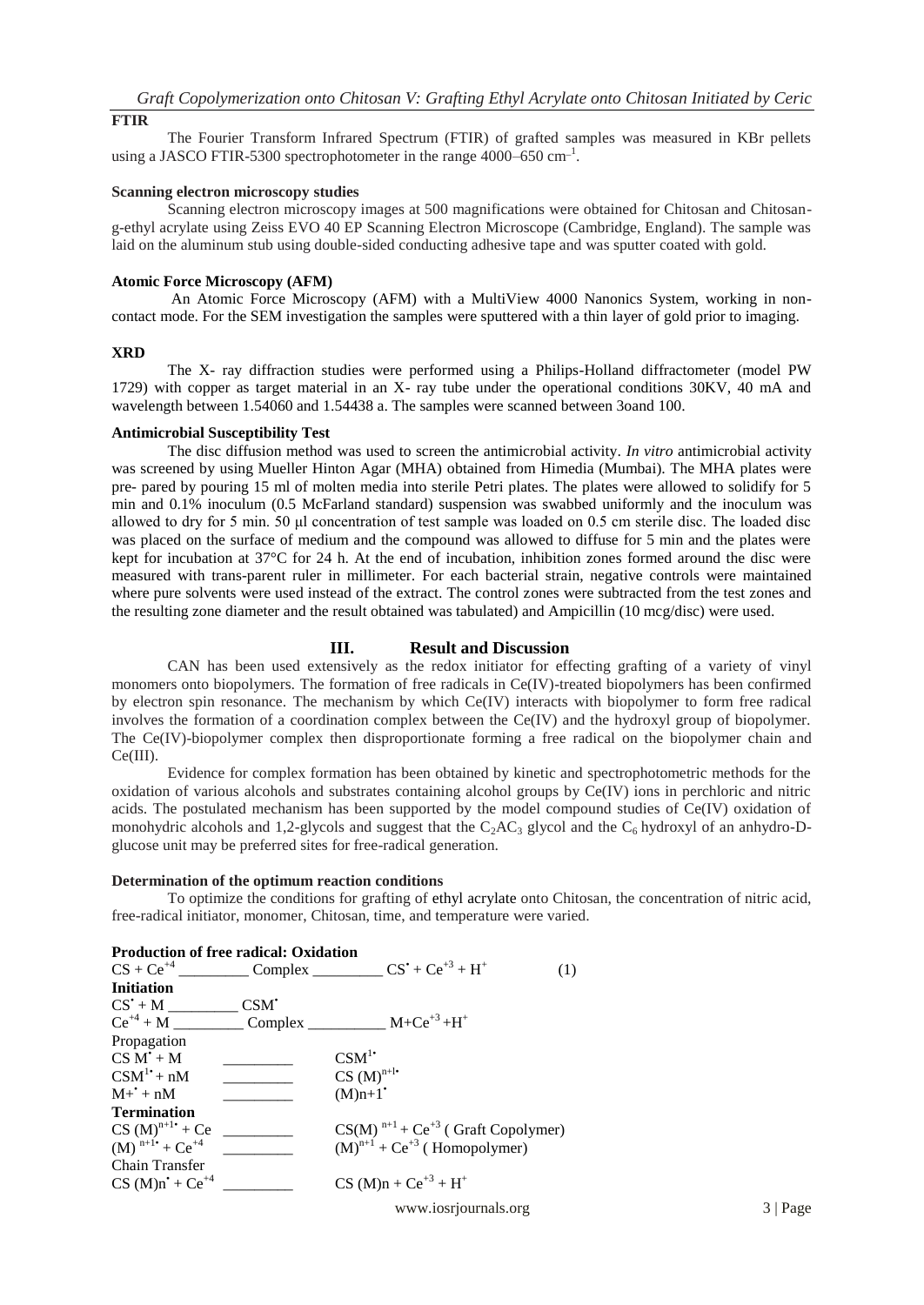$CS (M)n + M$ .

(Where CH, m,  $CH(M)_{n+1}$  and (M)  $_{n+1}$  represent chitosan, Ethyl acrylate, the graftcopolymer and homopolymer, respectively)

## **IV. Effect of CAN Concentration**

The effect of the concentration of the initiator  $Ce<sup>4+</sup>$  on grafting of ethyl acrylate. It was observed that the maximum percentage of grafting occurred at 5. 70  $\times$ 10<sup>-3</sup> M. A further increase in the Ce<sup>4+</sup> concentration leads to a decrease in the grafting percentage of ethyl acrylate. This could be explained by the fact that ceric ion at a higher concentration causes the termination of grafting polymeric chain growth since ceric ion is a very good terminator. Another factor which could contribute to a decrease in the grafting percentage at higher concentration of initiator is the increase the homopolymer formation, which competes with the grafting reaction for the available monomer. The above things are explained by the figure-2 given as follows.



**Fig-2 Effect of CAN Concentration**

# **Effect of monomer concentration**

 $CS(M)n^2$ 

The effect of the ethyl acrylate concentration on the graft yield obtained with chitosan is shown in figure-3. An increase in the monomer concentration is accompanied by significant increase in grafting up to 0.75M. However with the further increase in the concentration of monomer, grafting is found to decreases. This decrease can be attributed to the higher affinity of ethyl acrylate monomer for its homopolymer over the chitosan macroradicals. Thus, most of the monomer is preferentially used up in the formation of homopolymer on increasing the ethyl acrylate concentration, which is evident from the rise in viscosity of the reaction medium at higher concentration.



**Fig-3 Effect of monomer concentration**

#### **Effect of Time**

The effect of the reaction time on the percentage of grafting and grafting efficiency is shown in figure-4. The percentage of grafting was found to increase linearly with time and then approximately constant. The initial increase in the rate due to the increase in the number of grafting site, but this number remain constant with further increase of time.



www.iosrjournals.org 4 | Page **Fig-4 Effect of Time**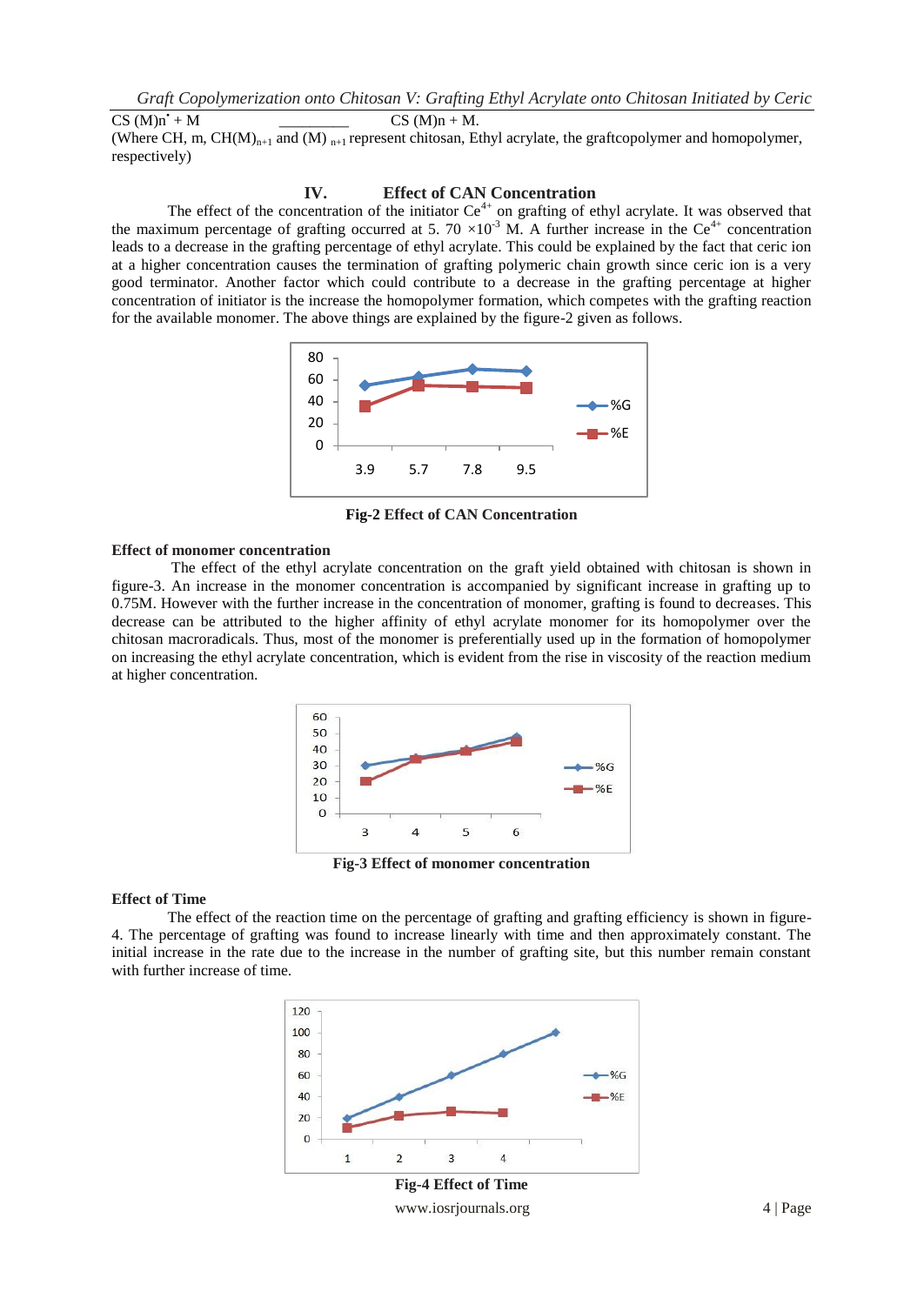# **Effect of Temperature**

The dependence of grafting yield on temperature in the range of  $35^{\circ}$ C –  $55^{\circ}$ C is shown in figure-5. The maximum grafting of ethyl acrylate occurs at 40°C within 180min. A further increase in temperature reduces the percentage grafting. This is to be expected since at higher temperature various chain transform reaction are accelerated which leads to a decrease in the percentage of grafting on in other words the formation of more homopolymer.



**Fig-5 Effect of Temperature**

# **V. Scanning electron micrograph of Chitosan**

The scanning electron microscope picture of grafted chitosan is shown in the figure-6. It clearly exhibits the polysaccharide nature having varied particle sizes with rough surface. Even the polysaccharide seems completely scattered along with larger particles. A change in contour of the polysaccharide on grafting and the thick polymeric coating of ethyl acrylate on their surface along with grafting of ethyl acrylate such that all the gap between polysaccharide particles have been closed indicate the effect of grafting. It can be seen that individual polysaccharide molecules of Chitosan have joined through these surface coatings during grafting process.



**Fig-6 Scanning electron micrograph of grafted Chitosan**

#### **X-ray diffraction studies**

In the first step the change of CS structure after graft copolymerization was investigated by X-ray diffraction. Figure 7 shows the XRD patterns of CS. CS shows distinct crystalline peak at around  $2\theta$ : 20.00; 30.00; 35.00. The characteristic reflection at  $2\theta = 20.00$  corresponds to the orthorhombic crystal structure of chitosan. The CS crystallinity is linked to the great number of –OH and –NH2 groups presented in its structure. These groups can form stronger inter- and intra- molecular H-bonds which lead to a certain regularity of the CS structure and have as result the appearance of crystalline regions. The graft copolymers XRD patterns CS-Ethtyl acylate exhibit broader and weaker peaks at  $2\theta = 20.00$ , implying that these materials were almost amorphous. Thus, the XRD result reveals that the ethyl acrylate chains can interfere with CS ordered packing, most probably by a steric effect which alters the H-bonding.



**Fig-7 X-ray diffraction studies of CS/ethyl acrylate**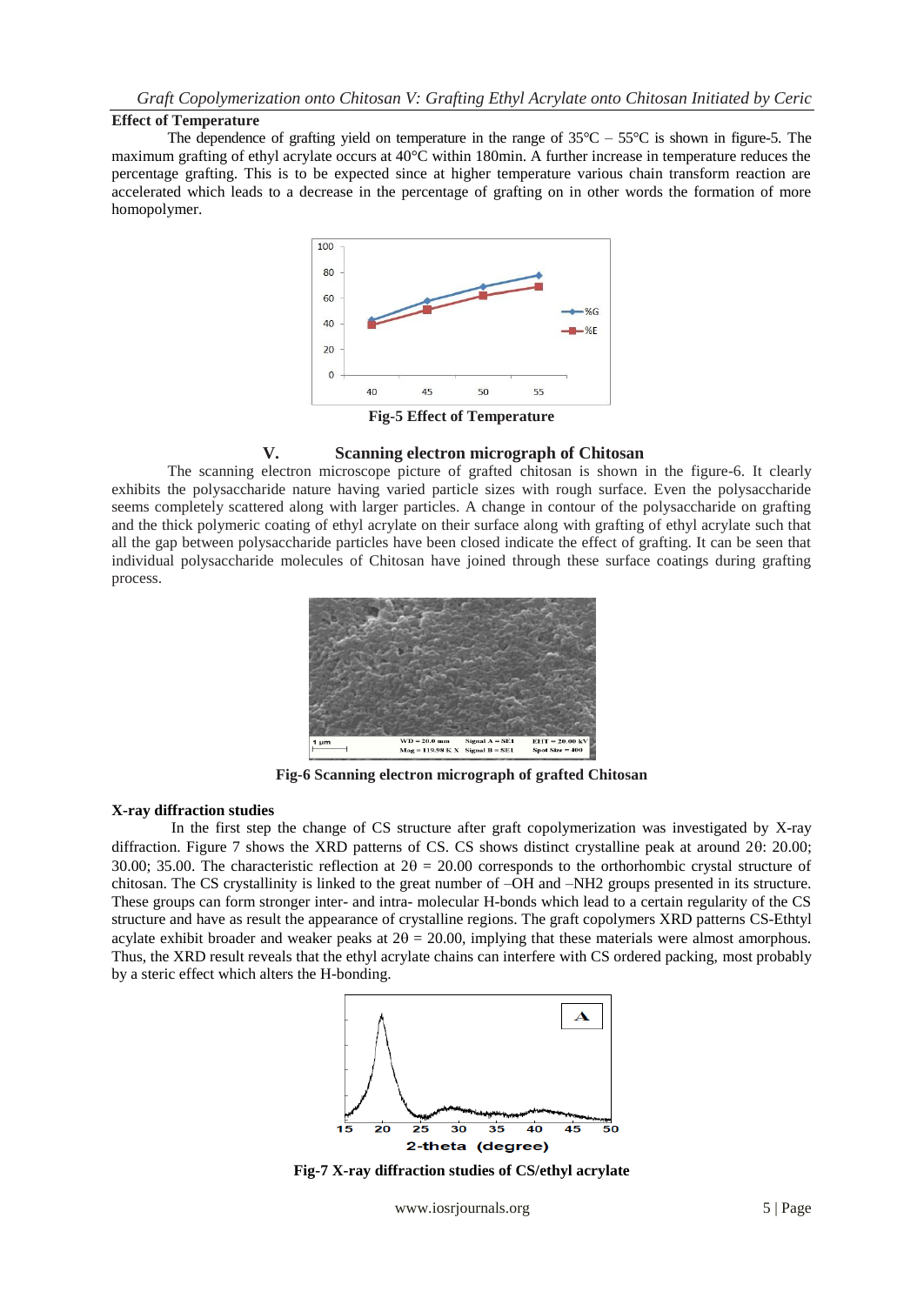### **FTIR**

The best tool to confirm the grafting reaction is infrared spectroscopy. Figure 8 shows the FTIR spectra of the graft copolymers in comparison with those of the homopolymers and parent chitosan. The FTIR spectrum of CS (Figure 8) showed features of amide groups: amide I, amide II and amide III bands at 1651, 1524 and 1319 cm-1, respectively. The absorption band located at 1651 cm-1 linked to the acetamide group (–NHCOCH3) confirms the partial degree of deacetylation of CS. The intense band at 3370 cm-1 is attributed to the overlapping of O–H and N–H stretching vibrations, as well as to intermolecular H-bonds within the polysaccharide . The absorption bands at 1153 cm-1 (anti-symmetric stretching of the C–O–C bridge), 1073 cm-1 and 1038 cm-1 (skeletal vibrations C–O stretching) are characteristic absorption bands for chitosan as saccharide structure.



**Fig 8 FTIR of studies of CS/ethyl acrylate**

# **Air Force Microscope (AFM)**

The AFM report of grafted chitosan is shown in the figure 9. It gives the information which is based on the homopolymers latexes are formed by spherical particles having average diameter  $\sim$  450 nm and  $\sim$  250 nm also confirmed by AFM images. The optical images of graft copolymers: suggest an agglomeration process, this being emphasized mostly in the case of CS-ethyl acrylate sample leading to larger aggregates formation. The hypothesis is sustained by the AFM images.



**Fig 9 AFM of Chitosan-ethyl acrylate**

### **Antibacterial Activities of Grafting compound :**

A preliminary study has been carried out to compare the antibacterial activity of grafted chitosan hydrochloride film samples with that of chitosan. Grafted chitosan were efficient in inhibiting the against Escherichia coli, *Klebsiella , B.cereus , E.coli ,Pseudomonas* . Figure 10 is a photo of a Petri dish showing the zones of inhibition . The results are shown in **Table 1**. The highest zone of growth of inhibition occurs at a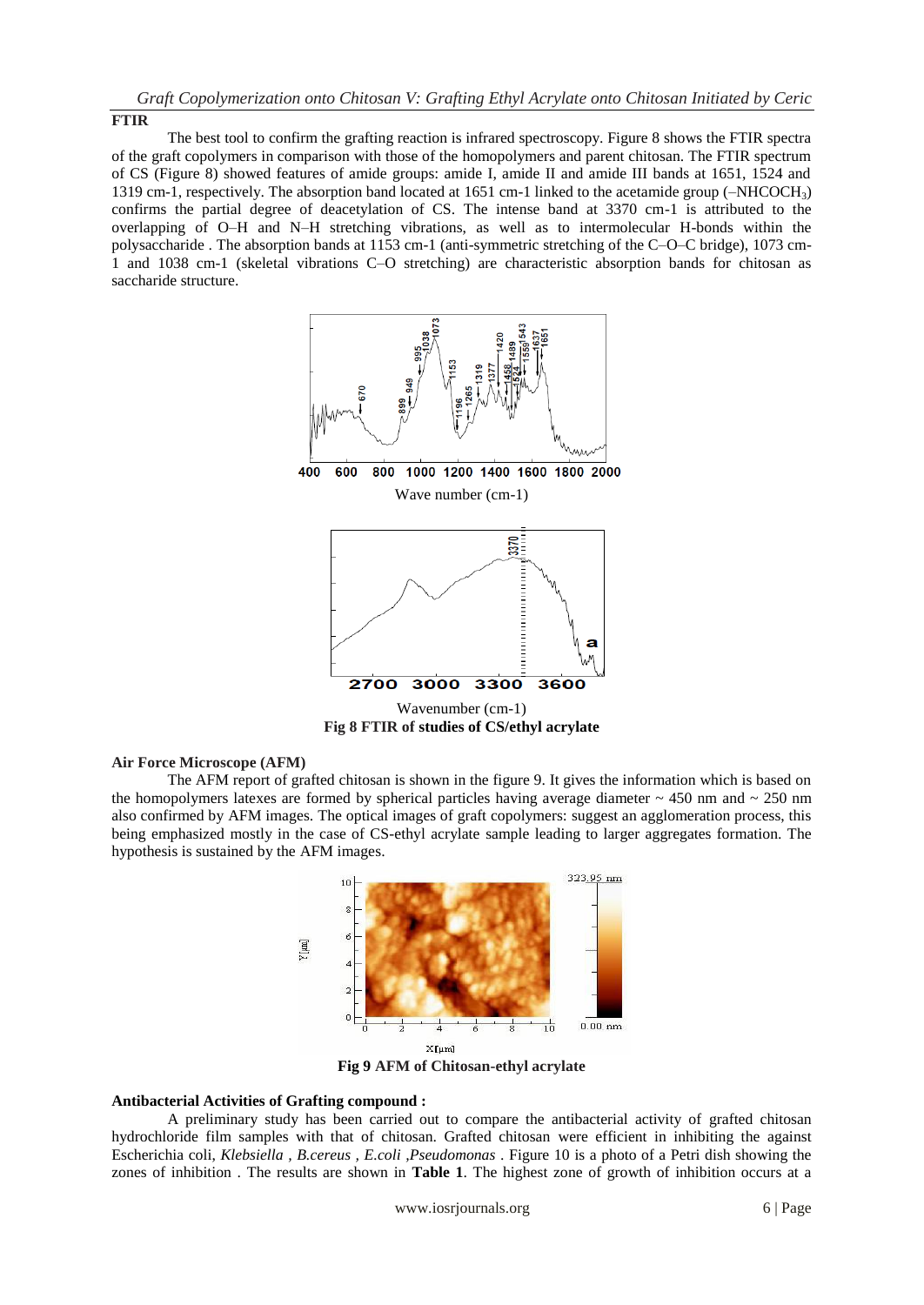concentration of 100m %, while the lowest zone of growth inhibition occurs at a concentration of 6.25 %.The antibacterial profile of essential grafting compound of chitosan-ethyl acrylate was studied. Like essential grafting compound was found to be effective against all the four bacteria *B.cereus, E.coli, klebsiella, Pseudomonas*. All the bacteria, tested were inhibited at 100%, 50%, 25 %, 12.5 & 6.25% concentration of essential grafting compound along with control. The result of zone of inhibition after 24 hr was reported in (Table 1 ).The essential grafting sample was found to be sensitive against B.cereus. The minimum inhibitory concentration was found to be 25% while for essential grafting sample, minimum inhibitory concentration was found to be 12.5% (Table 1). The zone of inhibition of essential grafting sample for E.coli with control was 12.60 mm. The essential grafting sample was found to be resistant to bacterium. The zone of inhibition for *Pseudomonas* with control was 11.45 mm. The grafting sample was found to be sensitive against Pseudomonas. The minimum inhibitory concentration was found to be 25 %.



**Fig 10 Anti bacterial Activities of Grafted chitosan**

| Microorganism | Inhibition zone (in mm)<br><b>Concentration</b> |       |      |       |          | <b>Control</b> | <b>Minima</b><br>inhibitory<br>concentration<br>$(mic \%)$ |
|---------------|-------------------------------------------------|-------|------|-------|----------|----------------|------------------------------------------------------------|
|               | 100%                                            | 50%   | 25%  | 12.5% | $6.25\%$ |                |                                                            |
| B.cereus      | 10.73                                           | 9.68  | 8.82 | 6.43  | 6.22     | 10.46          | 25                                                         |
| E.coli        | 10.23                                           | 9.45  | 8.32 | 6.24  | $NZ*$    | 12.60          | resistance                                                 |
| Klebsiella    | 9.44                                            | 8.78  | 7.95 | $NZ*$ | $NZ*$    | 12.14          | resistance                                                 |
| Pseudomonas   | 11.26                                           | 10.48 | 9.45 | 7.64  | $NZ*$    | 11.45          | 25                                                         |

**Table-1 Antibactarial activities of Grafting CS/ethyl acrylate Compound minimal inhibitory concentration (MIC) mg/ml.**

## **VI. Conclusion**

The results reported in this study provide a useful and simple synthesis route, surfactant-free emulsion copolymerization, for developing bead-like particles copolymers based on chitosan and ethyl acrylate . The graft copolymerization of ethyl acrylate onto Chitosan in aqueous medium was initiated effectively with CAN. The reaction conditions were optimized for grafting of ethyl acrylate onto Chitosan by varying the concentration of Chitosan, CAN, ethyl acrylate, HNO<sub>3</sub>, polymerization time, and reaction temperature. The samples was characterized by different techniques: X-ray diffraction, FTIR spectroscopy, SEM and AFM. X-ray diffraction patterns revealed changes in the crystallinity of grafted copolymers. The FTIR spectra confirmed the grafting reaction due to the presence of fingerprints absorption bands of the both components, . The microscopy images revealed that quasi-monodispersed sphere particles (homopolymes latexes) or clustered irregular beads (grafted copolymers latexes) are formed by the SFEP technique. It is expected that bead-particles based on chitosan and ethyl acrylate can be synthesized in order to obtain advance multifunctional materials for applications in biotechnological fields. This study has demonstrated that grafting compound showed a higher antibacterial activity. Grafting compound markedly inhibited the growth of most bacteria tested although their inhibitory effects differed.

# **VII. Acknowledgements**

Authors are grateful to the Director of CIPET, Bhubaneswar, Orissa for SEM, FTIR, XRD and AFM analysis and Manager of Bio-Lab (A-41, Janpath, Ashok Nagar, Bhubaneswar, India 751009).